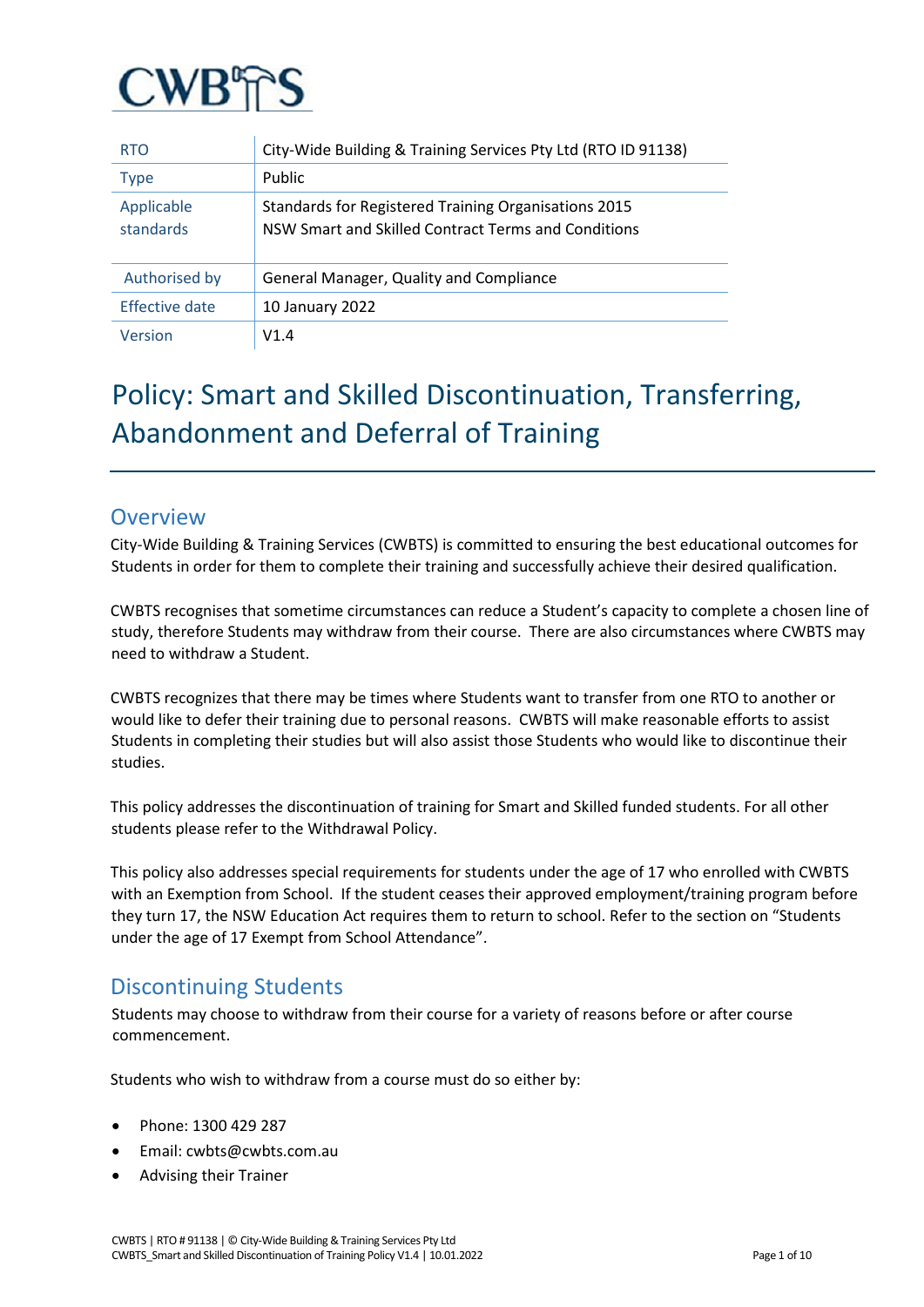Students will be required to provide the reason for withdrawal and the date training is expected to end.

CWBTS will contact training market services or the employer to confirm a student's withdrawal request, confirming the end of employment / change of employer date with the employer.

Students are also required to contact their Australian Apprenticeship Support Network (AASN) and advise of their cancellation date and complete any necessary forms with their employer if they are an apprentice or trainee.

If the reason for withdrawal is due to the performance of CWBTS then CWBTS staff will make reasonable efforts to address the concerns of the Student related to the delivery and assessment of training in order to assist them in completing their studies.

Should a Student still wish to discontinue then the following will apply.

### **Withdrawal without penalty**

Prior to any fees being paid CWBTS advises students of the 'withdrawal with no penalty' cut-off date. Where a student withdraws prior to the cut-off date they will be refunded any fees paid at enrolment.

### CWBTS will:

- Provide the exiting Student with a statement of fees that includes all fees applied and fees refunded
- Notify the local State Training Services NSW Regional Office within 14 days of notification of the discontinuation of training, in the case of an Apprentice or Trainee
- Keep records of the request for withdrawal or keep a file note or log of such request/notices together with evidence that CWBTS fulfilled its obligations. Also keep evidence of any steps taken to resolve issues that may assist the student to remain at CWBTS (if applicable). Refer to section "Maintain Records and Evidence".

For information regarding refunds, please refer to the Funded & Fee for Service Fees, Charges & Refund policy available on our website which complies with the Smart and Skilled Fee Administration Policy.

#### **Withdrawal after the without penalty cut-off-date**

#### CWBTS will:

- Attempt to obtain formal notification from the Student of the date their training will end, including reasons for withdrawal to ensure that the withdrawal does or does not relate to the performance of CWBTS. Add this information as a file note in VETtrak.
- Follow fee arrangements as per Smart and Skilled *Fee Administration Policy*
- Submit Training Activity Data to finalise the record and, if eligible, receive any further payments or Subsidies and Loadings *(including reporting Code TNC if applicable)*.
- CWBTS will not report the Unit of Competency Outcome Code 40 (Withdrawn) for any Unit of Competency in which the Enrolled Student did not Participate in Subsidised Training.
- Notify the local State Training Services NSW Regional Office within 14 days of notification of the discontinuation of training, in the case of an Apprentice or Trainee
- Keep records of the request for withdrawal or keep a file note or log of such request/notices together with evidence that CWBTS fulfilled its obligations. Also keep evidence of any steps taken to resolve issues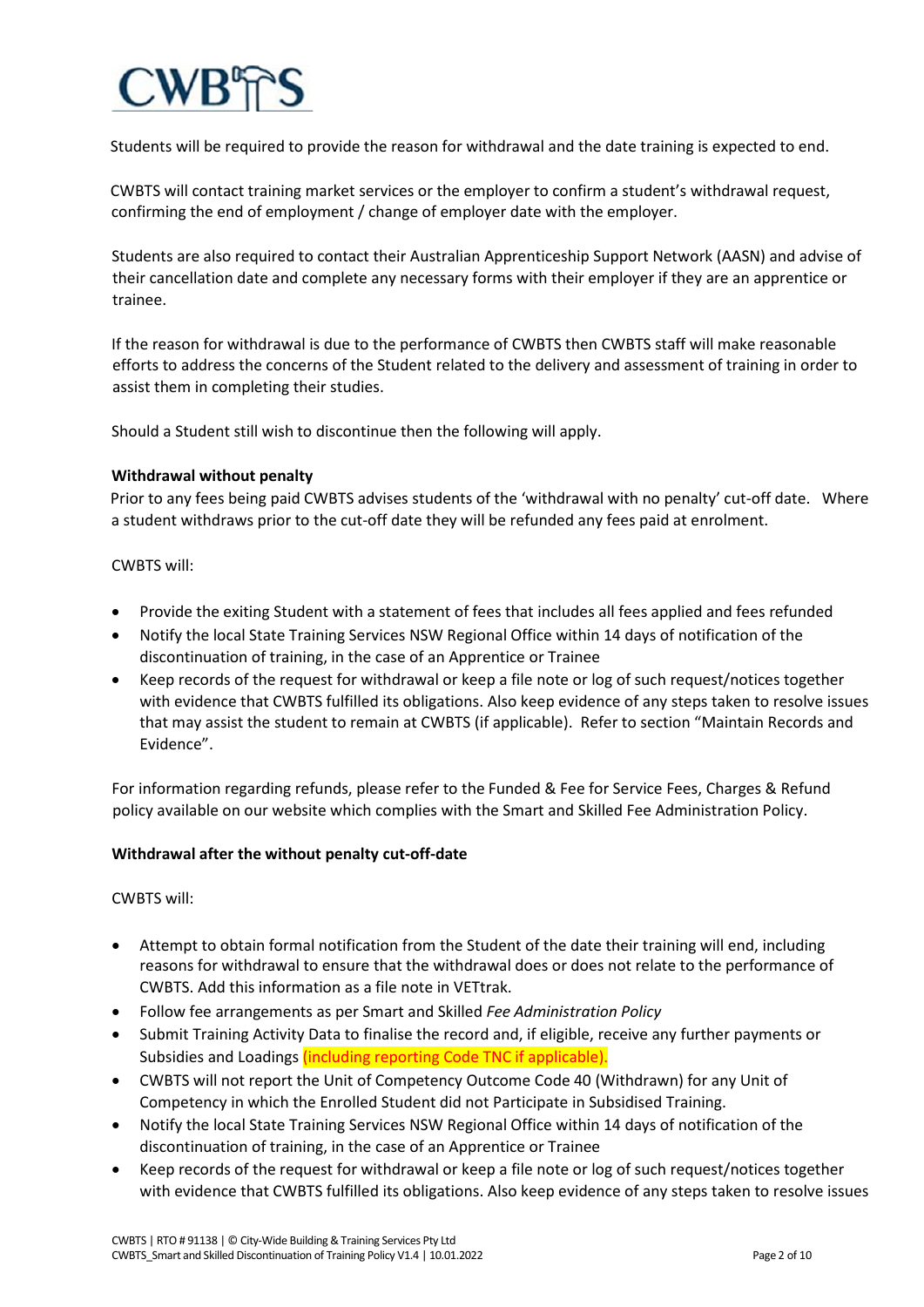

that may assist the student to remain at CWBTS (if applicable). Refer to section "Maintain Records and Evidence".

CWBTS will provide to the discontinuing student:

- a Statement of Attainment and transcript for completed Units of Competency within 21 days of notification of the discontinuance
- a current statement of fees and a receipt of payment
- an up-to-date training plan that lists all Units of Competency achieved, commenced but not completed and/or not started.
- Any refund owed in accordance with the Fee Administration policy
- Provide results of outstanding completed training activities and/or assessments to the exiting Student

## Withdrawal by CWBTS

There will be times where CWBTS may withdraw a Student from their studies. Withdrawal may be for the following reasons:

- Student misbehaviour resulting in severe breach of CWBT's Code of Conduct for Students Nonpayment of fees
- Ongoing non submission of assessments

In the first instance the Student will be offered support and assistance in order to allow them to continue in their studies and complete the course where possible. If after working with the Student should an issue still remain then CWBTS will make a final decision on the withdrawal from studies.

Where CWBTS cancels a Student's enrolment, the Student will be informed in writing and will have 20 days to access the CWBTS Grievances, Complaints and Appeals Policy should they wish to appeal their withdrawal. If the Student is Under 18 their parent or guardian will be informed.

If proceeding with a withdrawal prior to commencement CWBTS will:

- Provide the exiting Student with a statement of fees that includes all fees applied and any fees refunded, if applicable
- Notify the local State Training Services NSW Regional Office within 14 days of notification of the discontinuation of training, in the case of an Apprentice or Trainee

If proceeding with a withdrawal after commencement CWBTS will:

- Attempt to obtain formal notification from the Student of the date their training will end, including reasons for withdrawal to identify instances where the withdrawal relates to the performance of CWBTS so that this can be addressed. Add this information as a file note in VETtrak.
- Follow fee arrangements as per Smart and Skilled *Fee Administration Policy*
- Submit Training Activity Data to finalise the record and, if eligible, receive any further payments or Subsidies and Loadings *(including reporting Code TNC if applicable)*.
- CWBTS will not report the Unit of Competency Outcome Code 40 (Withdrawn) for any Unit of Competency in which the Enrolled Student did not Participate in Subsidised Training.
- Provide the exiting Student with a statement of fees that includes all fees applied and any fees refunded, if applicable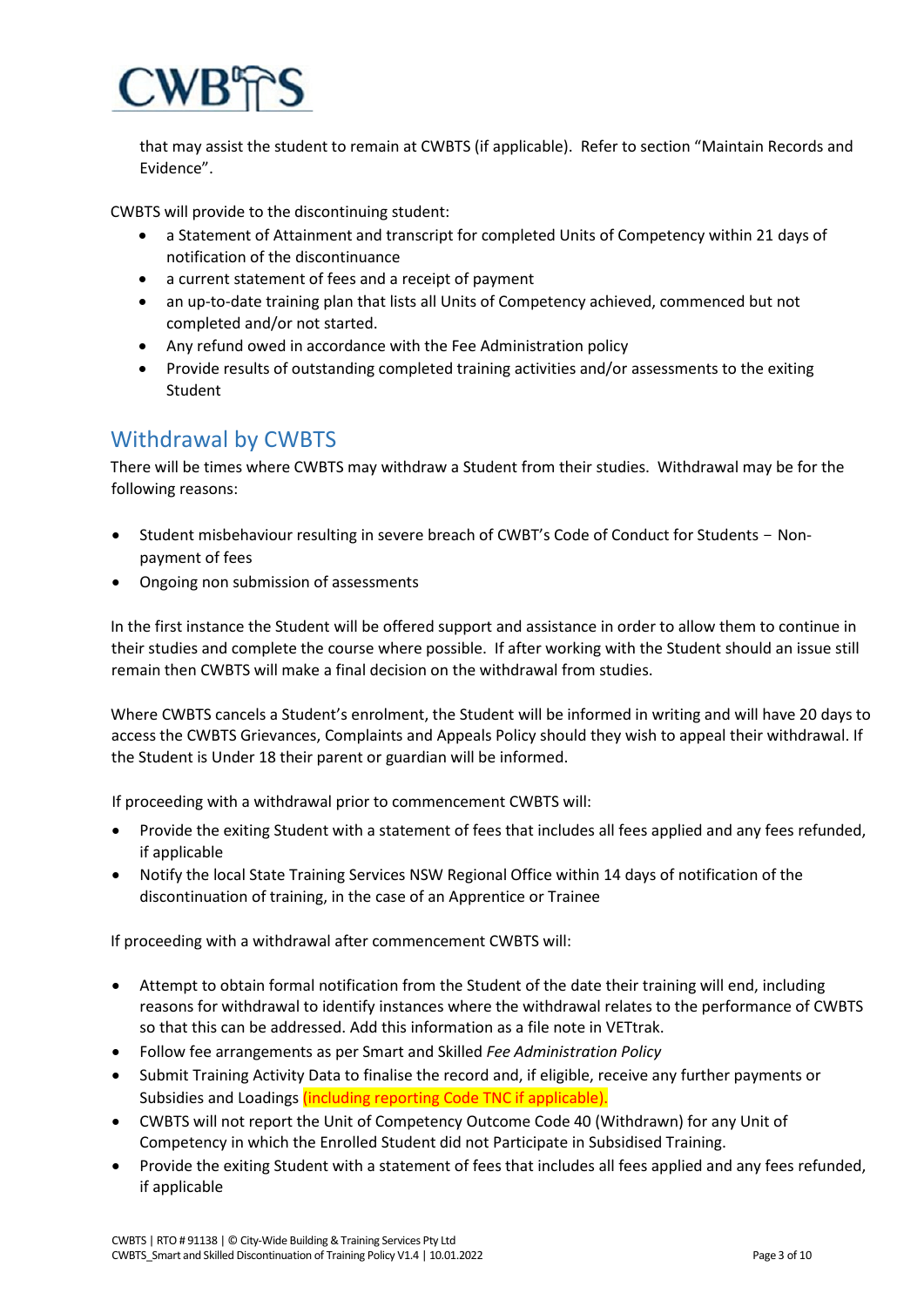

- Issue the Student with a Statement of Attainment and transcript for completed Units of Competency within 21 days of notification of the discontinuance
- Provide the exiting Student with an updated Training Plan
- Provide results of outstanding completed training activities and/or assessments to the exiting Student
- Notify the local State Training Services NSW Regional Office within 14 days of the discontinuation of training, in the case of an Apprentice or Trainee

Keep records of withdrawal actions taken by CWBTS, keeping a file note or log of these events together with evidence that CWBTS fulfilled its obligations. Refer to section "Maintain Records and Evidence".

For information regarding refunds, please refer to the Funded & Fee for Service Fees, Charges & Refund policy available on our website which complies with the Smart and Skilled Fee Administration Policy.

## Transferring Students

A Student undertaking a Smart and Skilled qualification may withdraw from a qualification with one provider approved to deliver school-based apprenticeships or traineeship qualifications and transfer to another provider approved to deliver school-based apprenticeships or traineeship qualifications to complete their qualification because:

- They chose to of their own accord
- Their initial Provider closes
- Their initial Provider's Smart and Skilled Contract has been terminated
- The Provider cannot continue to deliver training to the student in the delivery mode chosen by the student and it is not possible for the student to continue training in an alternative delivery mode

Students may transfer out of CWBTS to a different provider. Students may also transfer into CWBTS from another provider.

Students who wish to transfer in will be treated as a new student with some additional processes as detailed in the following sections.

Students who wish to transfer out to another provider must do so either by:

- Phone: 1300 429 287
- Email: cwbts@buildersacademy.com.au
- Advising their Trainer

Students will be required to provide the reason for transfer and the date training is expected to end.

If the reason for transfer is due to the performance of CWBTS then CWBTS staff will make reasonable efforts to address the concerns of the Student related to the delivery and assessment of training in order to assist them in completing their studies.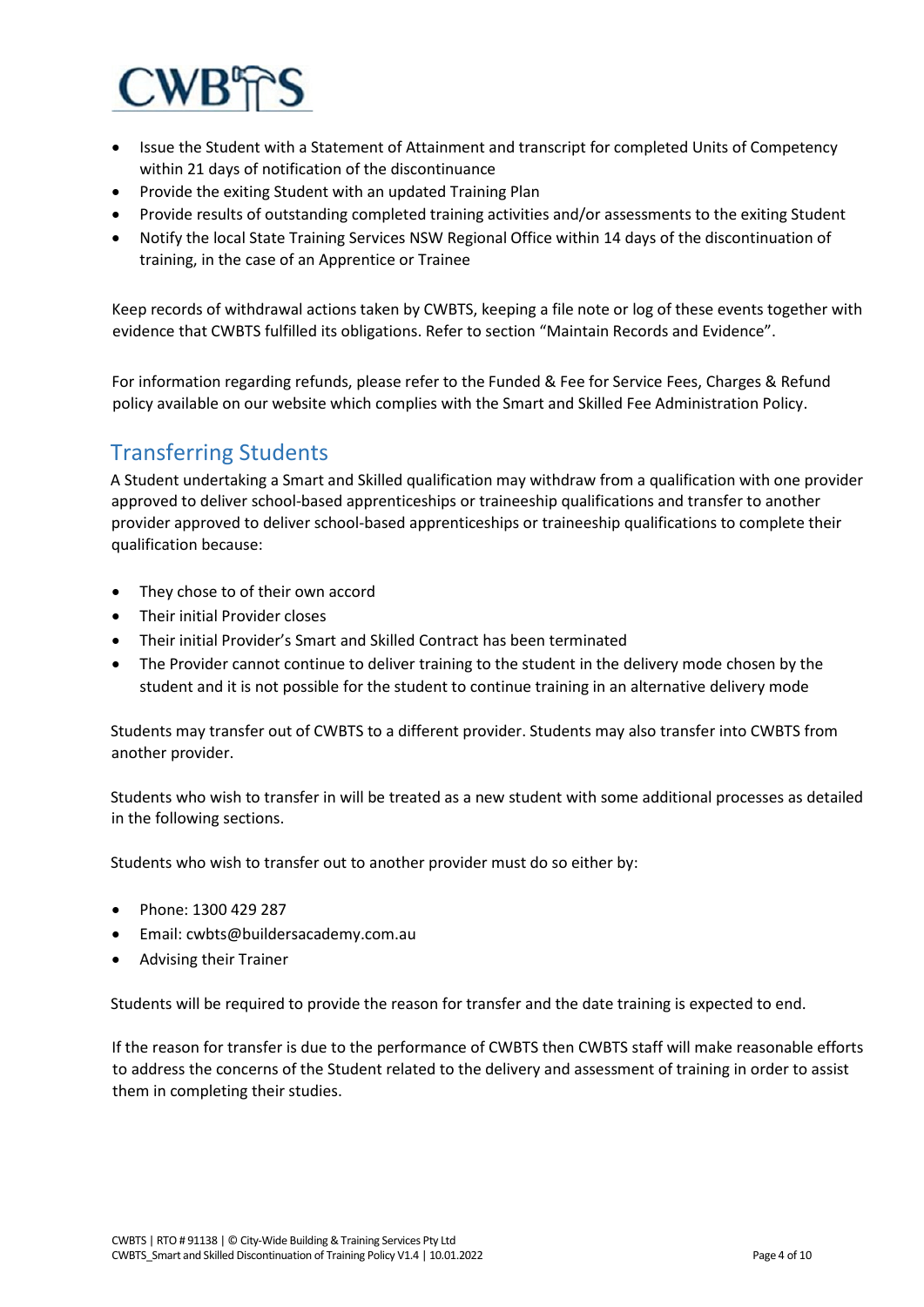

#### **A student who transfers in of their own accord**

#### *Transfer in Process*

If a Student transfers to CWBTS of their own accord, standard Credit Transfer (CT) rules will apply with calculating the Student fee. The Student must obtain a Statement of Attainment (SOA) from the initial provider so CWBTS can determine what credit is to be granted to allow for correct calculation of Student fees. In this situation the student may end up contributing more towards the cost of their training.

If a Student is an Apprentice or Trainee, then their Training Contract will need to be updated to reflect CWBTS as the current RTO. The Apprenticeship Centre (AASN) send us a request via the *Application to vary an apprenticeship or traineeship by consent* form to request to change the Training Provider. Prior to approving this change, CWBTS will ask for a copy of the Training Plan proposal if CWBTS does not have a copy of their up-to-date training plan from the initial provider. Only once CWBTS have determined that we can accept the student do we sign and return the form to the AASN.

If CWBTS identify an extension to the Training Contract is needed, CWBTS do not sign and accept the transfer. CWBTS will email the AASN to request additional time. The ASSN will negotiate any extension with the Employer and Student and seek approval from Training Services NSW (funding body). Only once CWBTS have received confirmation from Training Services NSW, do we sign the form to change the Training Contract. CWBTS receives an update in a weekly Contract Changes email, as well as a specific email advising on the change of any Training Contract details.

A student transferring in is treated as a new student and the Notification of Enrolment process is followed.

#### **A student who transfers in due to Provider Closure or Contract Termination or change in delivery mode**

#### *Transfer in Process*

If the Student transfers to CWBTS from another Smart and Skilled Provider that has lost their contract or has been closed, or where the provider cannot continue to deliver training to the student in the delivery mode chosen by the student, the following rules apply:

- The Student will not be charged an excess fee above the total fee that was quoted to the Student by the initial provider.
- Where the combined fee looks like exceeding the original fee quoted, CWBTS will contact the Department to confirm the fee to be charged before enrolling the Student and charging any fees. Any fee gap will be paid to CWBTS by the Department.

The transferring Student will need to provide to CWBTS

- a Statement of Attainment issued by the previous Smart and Skilled Provider
- an up-to-date training plan (issued by the initial Smart and Skilled Provider) that lists all Units of Competency achieved, commenced but not completed and/or not started.
- a statement of fees and a receipt of payment issued by the previous Smart and Skilled Provider

Entering these details into the Provider Calculator will determine the fee to be charged to the student.

If the Initial Provider has closed and the Student cannot obtain these, Training NSW should be consulted to determine the fee to be charged to the student.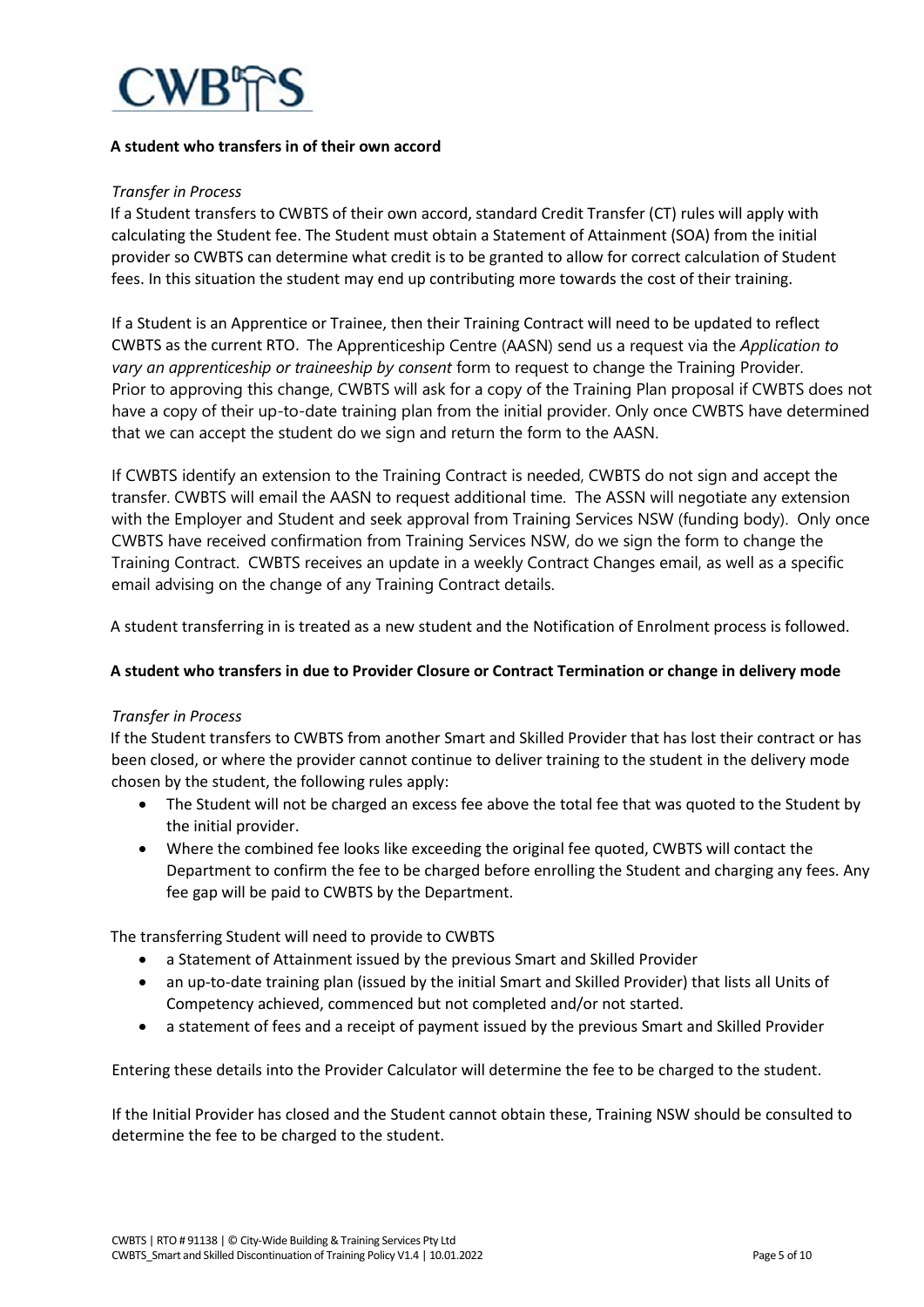If a Student is an Apprentice or Trainee, then their Training Contract will need to be updated to reflect CWBTS as the current RTO. The Apprenticeship Centre (AASN) send us a request via the *Application to vary an apprenticeship or traineeship by consent* form to request to change the Training Provider. Prior to approving this change, CWBTS will ask for a copy of the Training Plan proposal if CWBTS does not have a copy of their up-to-date training plan from the initial provider. Only once CWBTS have determined that we can accept the student do we sign and return the form to the AASN.

If CWBTS identify an extension to the Training Contract is needed, CWBTS do not sign and accept the transfer. CWBTS will email the AASN to request additional time. The ASSN will negotiate any extension with the Employer and Student and seek approval from Training Services NSW (funding body). Only once CWBTS have received confirmation from Training Services NSW, do we sign the form to change the Training Contract. CWBTS receives an update in a weekly Contract Changes email, as well as a specific email advising on the change of any Training Contract details.

A student transferring in is treated as a new student and the Notification of Enrolment process is followed.

### **A student who transfers out of their own accord**

#### *Transfer Out Process*

If a Student transfers from CWBTS to another RTO, CWBTS will

- Obtain from the Student of the date their training will end, including reasons for transfer to identify instances where the withdrawal relates to the performance of CWBTS so that this can be addressed. Add this information as a file note in VETtrak.
- Follow fee arrangements for transferring students as per Smart and Skilled *Fee Administration Policy*
- Submit Training Activity Data to finalise the record and, if eligible, receive any further payments or Subsidies and Loadings *(including reporting Code TNC if applicable)*.
- Notify the local State Training Services NSW Regional Office within 14 days of notification of the discontinuation of training, in the case of an Apprentice or Trainee.
- Keep records of request for transfer or keep a file note or log of the request including evidence that CWBTS fulfilled its obligations. Also keep evidence of any steps taken to resolve issues that may assist the student to remain at CWBTS (if applicable). Refer to section "Maintain Records and Evidence".
- The RTO name on the student's training contract will need to be updated. The employer does a variation form through their apprenticeship centre which lists the new transferring RTO.

CWBTS will provide to the transferring out student:

- a Statement of Attainment/qualification credentials reflective of their actual training and assessment progress to date within 21 days of notification of the transfer
- a current statement of fees and a receipt of payment
- an up-to-date training plan that lists all Units of Competency achieved, commenced but not completed and/or not started.
- Any refund owed in accordance with the Fee Administration policy
- Provide results of outstanding completed training activities and/or assessments to the exiting Student

For information regarding refunds, please refer to the Funded & Fee for Service Fees, Charges & Refund policy available on our website which complies with the Smart and Skilled Fee Administration Policy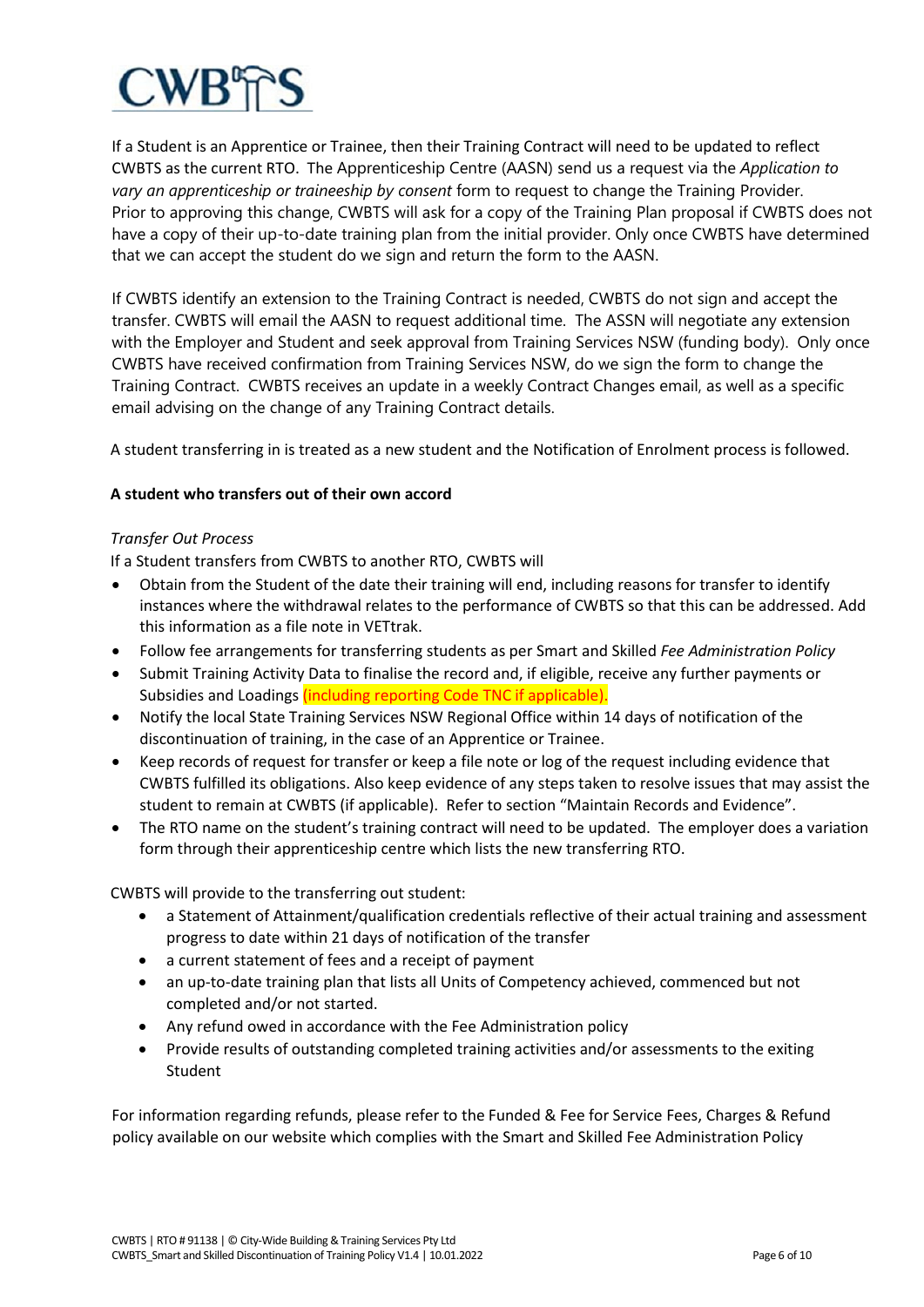

#### **A student who transfers out due to Provider Closure or Contract Termination or change in delivery mode**

#### *Transfer out Process*

Where the Student is required to transfer from CWBTS due to the closure or termination or suspension of its Smart and Skilled Contract then CWBTS will advise the student as follows:

- Advise the Student in writing of the date of the forthcoming termination of the Contract or of ending the delivery of subsidised Training
- Advise the Student their options for continuing training which may include:
	- $\triangleright$  Referral to the Smart and Skilled website in order to identify an alternative RTO who can provide subsidised Training
	- Refer the Student to the local Training Services NSW Regional office for assistance
	- $\triangleright$  Offer the Student to continue as a Fee for Service Student (that is without Government benefits or Subsidies)
	- $\triangleright$  Suggest an alternative Provider

CWBTS will:

- Follow fee arrangements for transferring students as per Smart and Skilled *Fee Administration Policy*
- Submit Training Activity Data to finalise the record and, if eligible, receive any further payments or Subsidies and Loadings *(including reporting Code TNC if applicable)*.
- Notify the local State Training Services NSW Regional Office within 14 days of notification of the discontinuation of training, in the case of an Apprentice or Trainee.
- Keep emails, file note or log communication with the student notifying them of RTO closure/contract termination or change of delivery mode and keep evidence that all obligations were met. Refer to section "Maintain Records and Evidence".
- The RTO name on the student's training contract will need to be updated. The employer does a variation form through their apprenticeship centre which lists the new transferring RTO.

CWBTS will provide to the transferring out student:

- a Statement of Attainment/qualification credentials reflective of their actual training and assessment progress to date
- a current statement of fees and a receipt of payment
- an up-to-date training plan that lists all Units of Competency achieved, commenced but not completed and/or not started.
- Any refund owed in accordance with the Fee Administration policy
- Provide results of outstanding completed training activities and/or assessments to the exiting **Student**

The transfer out process must be prior to the termination of contract or ending of delivery of subsidised training.

For information regarding refunds, please refer to the Funded & Fee for Service Fees, Charges & Refund policy available on our website which complies with the Smart and Skilled Fee Administration Policy.

## Deferring an Enrolment

Students may defer their subsidised training for up to 12 months from the date that CWBTS receives written request for deferral. CWBTS will make every effort to assist the Student to continue training where possible by implementing strategies to accommodate the Student in completing their qualification.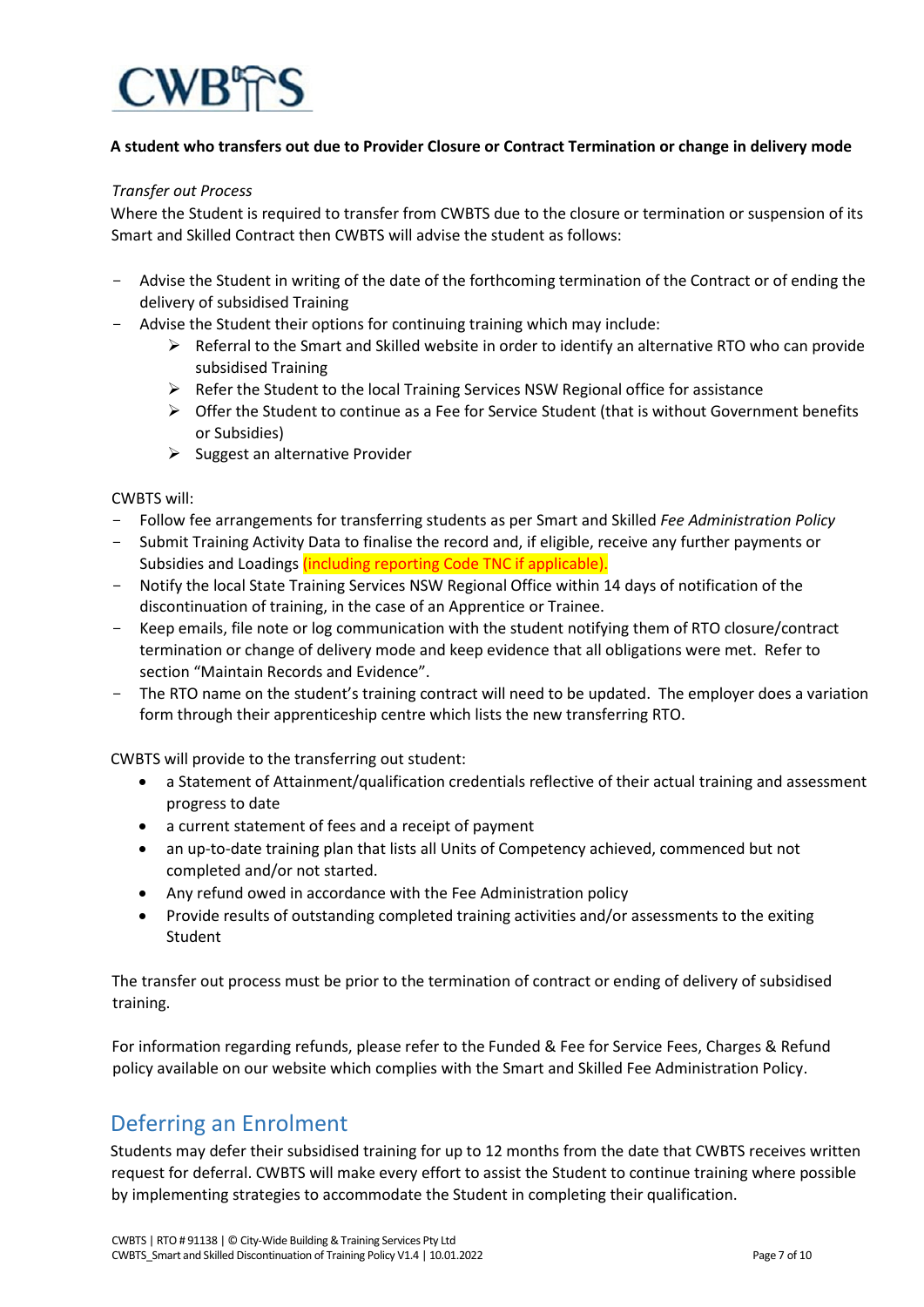

Should the Student still wish to defer their studies then CWBTS will advise the Student of the fee implications of deferral in accordance with the Smart and Skilled *Fee Administration Policy.*

If the Student does not restart training within the 12-month period, CWBTS must report the Student as Discontinuing, and if they wish to recommence, they will be treated as a new Student and the Notification of Enrolment process will be carried out. If a Student wishes to withdraw from training without completing their Approved Qualification, they must advise CWBTS in writing of the date that their training will end. Refer to the section on "Discontinuing Students".

CWBTS will keep records of all requests for/notices of deferral or keep a file note or log of such requests/notices together with evidence of all deferrals made.

CWBTS will submit the relevant Training Activity Data (including reporting Code D0 and update:

- The end dates for any Unit of Competency for which a Unit of Competency Outcome Code of 70 has been reported; and
- The start date and end date for any Unit of Competency which has not been commenced

## Abandoning Studies

If a Student has not turned up to class for 3 days or 3 scheduled site visits without notification and are not responding to emails, phone calls and letters within a month of them being sent CWBTS will assume that they have abandoned their studies. A certified letter will be sent to the Student's last known address giving them one more chance to contact CWBTS and resume their studies. If CWBTS does not hear from a Student after a month of sending this letter their enrolment will be cancelled. Refer to the section on "Withdrawal by CWBTS".

Please see the CWBTS Fees, Charges and Refund Policy for information in regard to all refund information applicable. The Fees, Charges and Refunds Policy located on our website[: www.cwbts.com.au](http://www.cwbts.com.au/) [u](http://www.cwbts.com.au/)nder the 'Key Links and Documents' tab or in the CWBTS Student Handbook.

## Termination of Smart and Skilled Contract

In the event of Contract Termination, CWBTS will;

- Comply with all directions of the Department
- Provide advice to all Smart and Skilled subsidised students that includes;
	- $\circ$  The date of the forthcoming contract end or the end date of subsidised training delivery
	- o Options for the completion of training, which may include
		- Referring the Student to the Smart and Skilled website to identify an alternative RTO
		- Referring the Student to the local Training Services NSW Regional Office for assistance
		- Providing the option for the Student to remain with CWBTS under a Fee For Service arrangement, is possible
		- CWBTS identifying an appropriate alternative provider and referring the student to this provider
	- o Commence the transfer out process of all Smart and Skills subsidised Students to the Student's nominated replacement RTO
	- o Fee arrangements for transferring enrolled students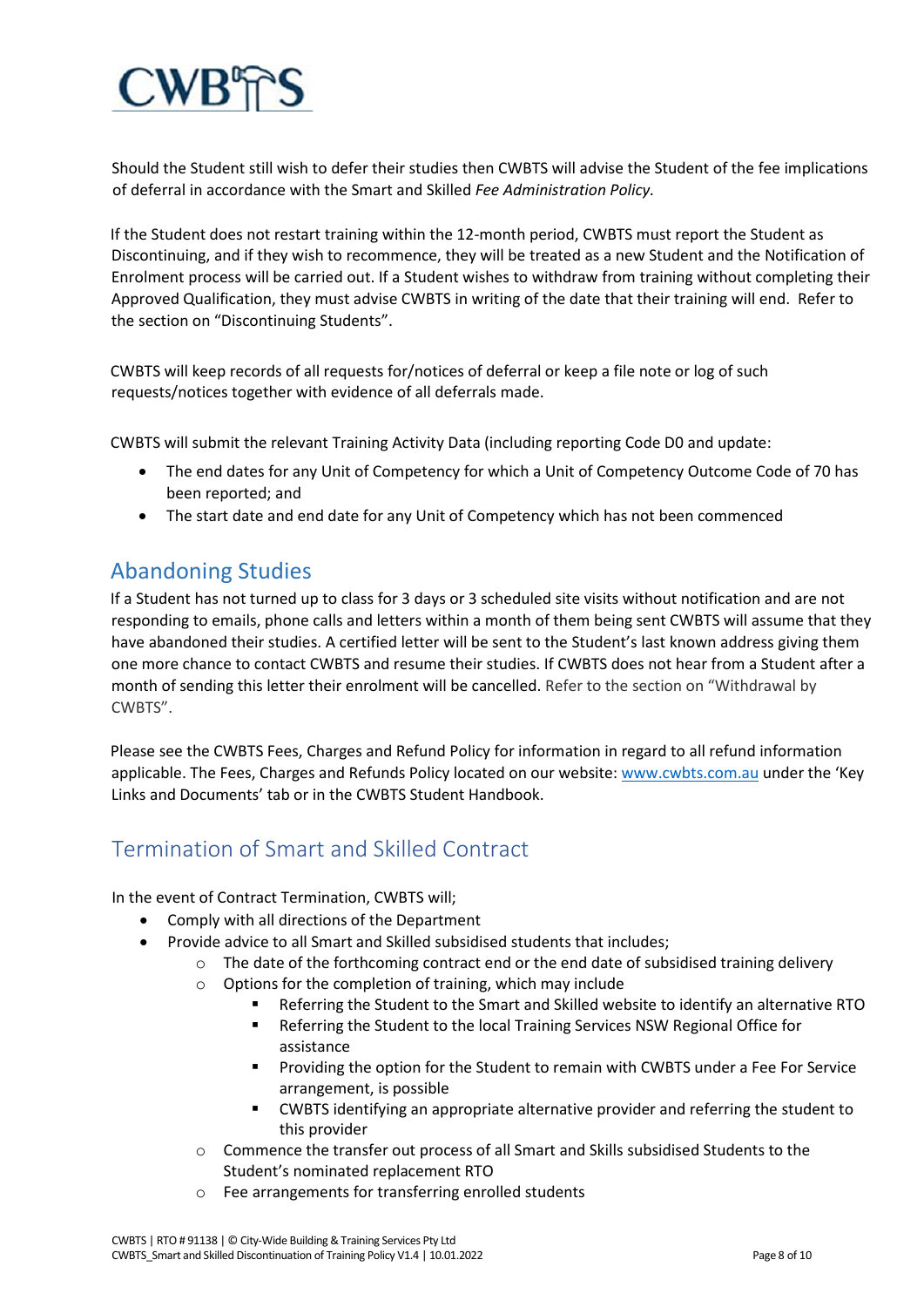

- o Issuing a Statement of Attainment or Qualification credentials reflective of their actual training and assessment progress to date
- o Issuing a current statement of fees and receipts of payment
- o Issuing a updated training plan listing all the Units of Competency where an outcome has been achieved, commenced but not completed and/or not commenced
- o Ensure any currently enrolled students in training received any refunds owed
- o Return results of any outstanding completed training activities and/or assessments to the enrolled students
- o Submit training activity data to finalise the record
- o Follow the change of RTO process of any Apprentice/Trainee
- Maintain Smart and Skilled subsidised training records in accordance with the requirements of the Department and Smart and Skilled contract obligations.

## Students under the age of 17 Exempt from School Attendance

Each state has rules around the requirements for students under 17 to attend School. In some cases a student may obtain an Exemption from School. An exemption only applies to the specific employment or training program listed on the exemption letter or certificate.

If a student gains an exemption to undertake an approved employment/training program, and that ceases before they turn 17, th[e NSW Education Act](https://legislation.nsw.gov.au/view/html/inforce/current/act-1990-008) requires them to return to school.

Note: Students under 17 do not need an exemption if they are still attending school and are enrolling in:

- a VET program on a part-time basis.
- VET fee-for-service programs.
- VET in schools.
- A School-Based Apprenticeship/Traineeship (SBAT).
- a Head Start Apprenticeship/Traineeship (HSAT).

The above programs are not Smart and Skilled funded.

Where an exemption from school has been granted to a student with CWBTS listed as the training provider on the Exemption from School and while that student remains under the age of 17, we will notify the student's previous school and the relevant Department Office if the student under 17 discontinues, defers, transfers or is withdrawn from their enrolment with CWBTS:

- Alert the Training Manager and General Manager, Quality and Compliance of an exiting student.
- The General Manager, Quality and Compliance will notify the student's previous school and the relevant Department Office if a student under 17 makes any changes to their enrolment, such as disengaging or exiting, changing to part-time, or reducing program hours to below 25 hours a week.

Note: Students transferring to another RTO or employer may need to obtain a new Exemption from School.